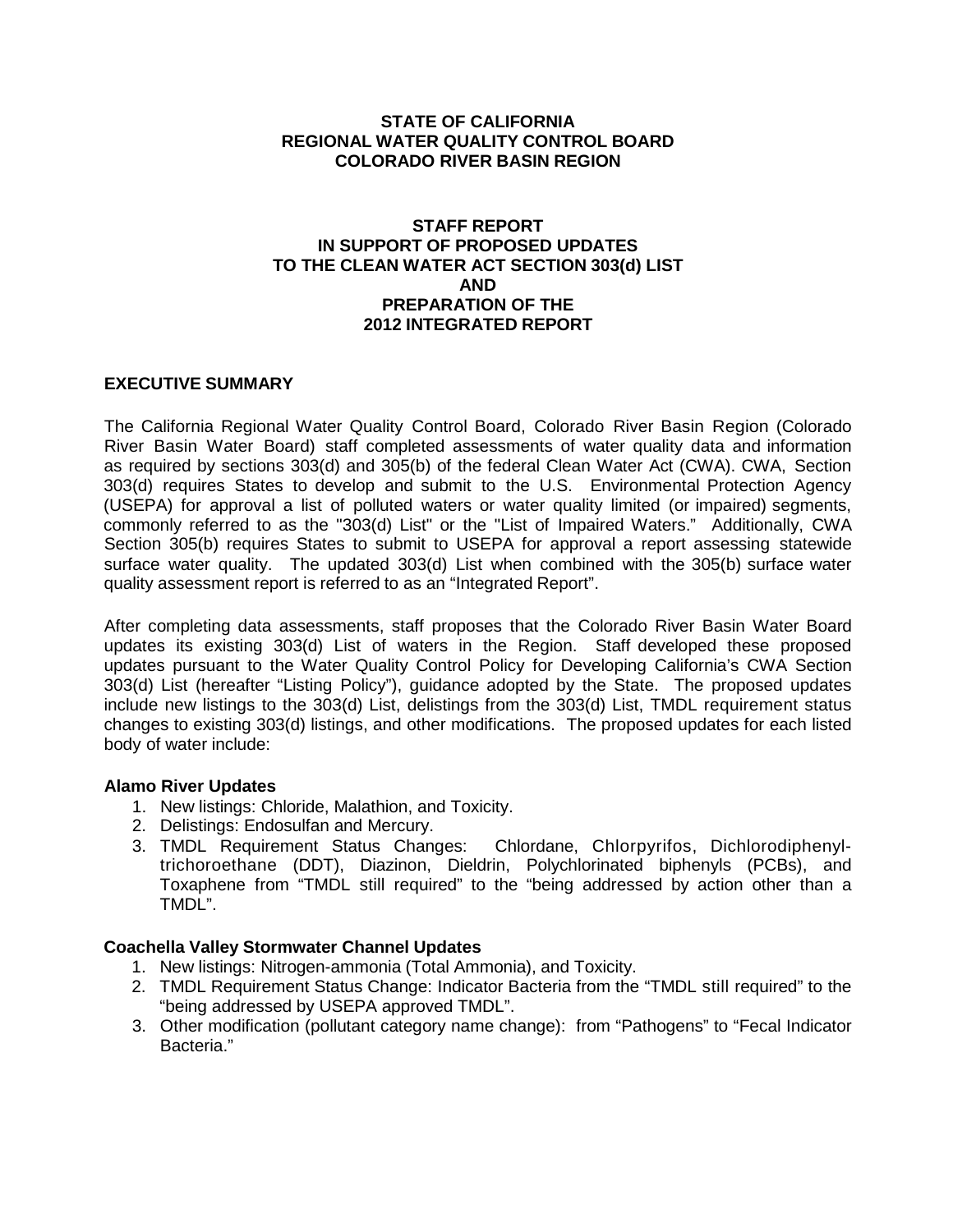### **Colorado River Updates**

- 1. New listing: Toxicity.
- 2. Delisting: Selenium.

#### **Imperial Valley Drains Updates**

- 1. Delisting: Endosulfan.
- 2. TMDL Requirement Status Changes: Chlordane, DDT, Dieldrin, PCBs, and Toxaphene from the "TMDL still required" to the "being addressed by action other than a TMDL".

#### **New River Updates**

- 1 New listings: Bifenthrin, Chloride, Cypermethrin, Naphthalene, and Nitrogen-ammonia (Total Ammonia).
- 2 Delistings: Copper and Zinc.
- 3 TMDL Requirement Status Changes: Chlordane, Chlorpyrifos, Dichlorodiphenyltrichoroethane (DDT), Diazinon, Dieldrin, Polychlorinated biphenyls (PCBs), and Toxaphene from the "TMDL still required" to the "being addressed by action other than a TMDL".
- 4 TMDL Requirement Status Change: Organic Enrichment/Low Dissolved Oxygen from the "TMDL still required" to the "being addressed by USEPA approved TMDL.
- 5 Other modification (pollutant category name change): from "Pathogens" to "Fecal Indicator Bacteria."

#### **Palo Verde Outfall Drain and Lagoon Updates**

- 1 New listings: Chloride.
- 2 TMDL Requirement Status Changes: DDT and Toxaphene from the "TMDL still required" to the "being addressed by action other than a TMDL".
- 3 Other modification (pollutant category name change): from "Pathogens" to "Fecal Indicator Bacteria."

#### **Salton Sea Updates**

- 1 New listings: Chloride, Low Dissolved Oxygen, Nitrogen\_ammonia (Total Ammonia), and Toxicity.
- 2 Delisting: Selenium.

#### **Wiest Lake Updates**

1 New listings: PCBs and Dieldrin.

This staff report provides background on and the rationale and applicable policy for the proposed updates.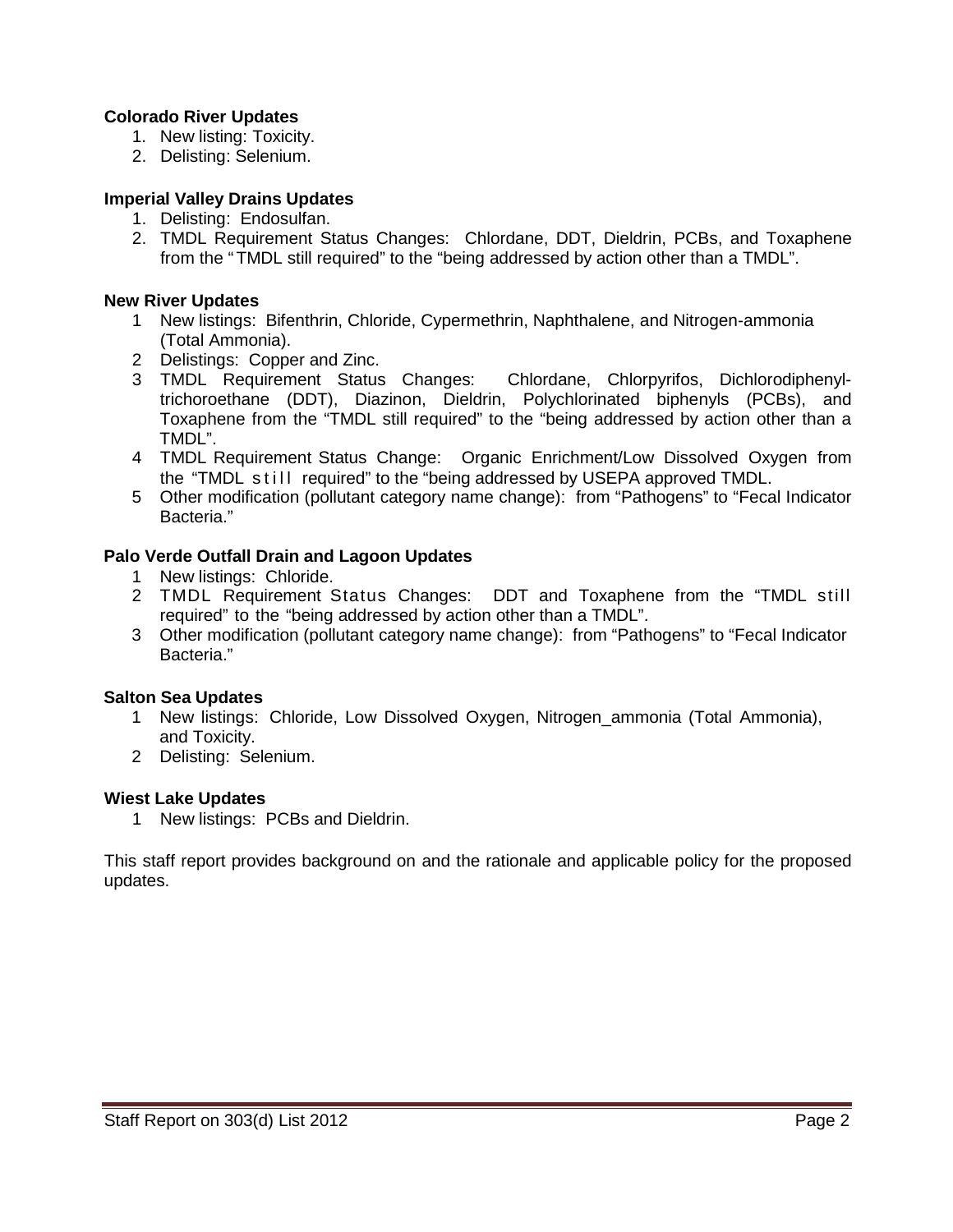#### **INTRODUCTION**

The California Regional Water Quality Control Board, Colorado River Basin Region (Colorado River Basin Water Board) is charged by the Porter-Cologne Water Quality Control Act with the protection of water quality in waters within the Region and is also responsible for implementing certain provisions and pollution control requirements that the federal Clean Water Act (CWA) specifies for surface waters of the United States. The Colorado River Basin Water Board's Water Quality Control Plan (hereafter "Basin Plan") for the Region identifies all waters in the Region and establishes water quality standards (WQSs) for those waters. WQSs consist of designated uses (or beneficial uses), water quality criteria (or objectives) (WQOs) to protect the beneficial uses, and an anti-degradation policy.

The State of California is required by federal CWA section 303(d) and Title 40, Code of Federal Regulations (CFR) section 130.7 to develop and submit biennially to the U.S. Environmental Protection Agency (USEPA) for approval a list of polluted waters or water quality limited (or impaired) segments (distinct portions of rivers, streams, lakes, ocean waters, etc.). This list is commonly referred to as the "303(d) List" or the "List of Impaired Waters." The 303(d) list includes water bodies that are not meeting, or are not expected to meet all WQSs. Listed water bodies can be delisted when evidence reveals that such impacts have ceased, or the water body is meeting WQSs. Following the identification of impaired water bodies, the State is required to establish a priority list of these water bodies, identify the pollutants that cause the impairments, and in partnership with the USEPA, develop pollutant- loading limits commonly called Total Maximum Daily Loads (TMDLs) or other appropriate regulatory actions. A TMDL is the total maximum daily load(s) of a pollutant(s) that can be discharged into given water body and still ensure the attainment of applicable WQSs.

CWA section 305(b) requires states to submit to USEPA for approval of a report assessing statewide surface water quality. The updated 303(d) List when combined with the Surface Water Quality Assessment (305(b) Report) is referred to as an "Integrated Report" for the State.

The Colorado River Basin Water Board's 303(d) List is reviewed and updated as necessary and is subject to the approval of the State Water Resources Control Board (State Water Board) and the USEPA. The Region's 303(d) List was last updated in 2009, approved by the State Board in 2010, and approved by the USEPA in 2011 (Attachment 1). It is referred to as the "2010 303(d) List." Pollutants and waters listed on the 2010 303(d) List remain until they are delisted. Attachment 1 shows the 2010 CWA Section 303(d) List for the Region. The impaired surface waters for the Region are:

- 1 Alamo River
- 2 Coachella Valley Stormwater Channel
- 3 Colorado River4 Imperial Valley Drains
- 5 New River
- 6 Palo Verde Outfall Drains
- 7 Salton Sea
- 8 Wiest Lake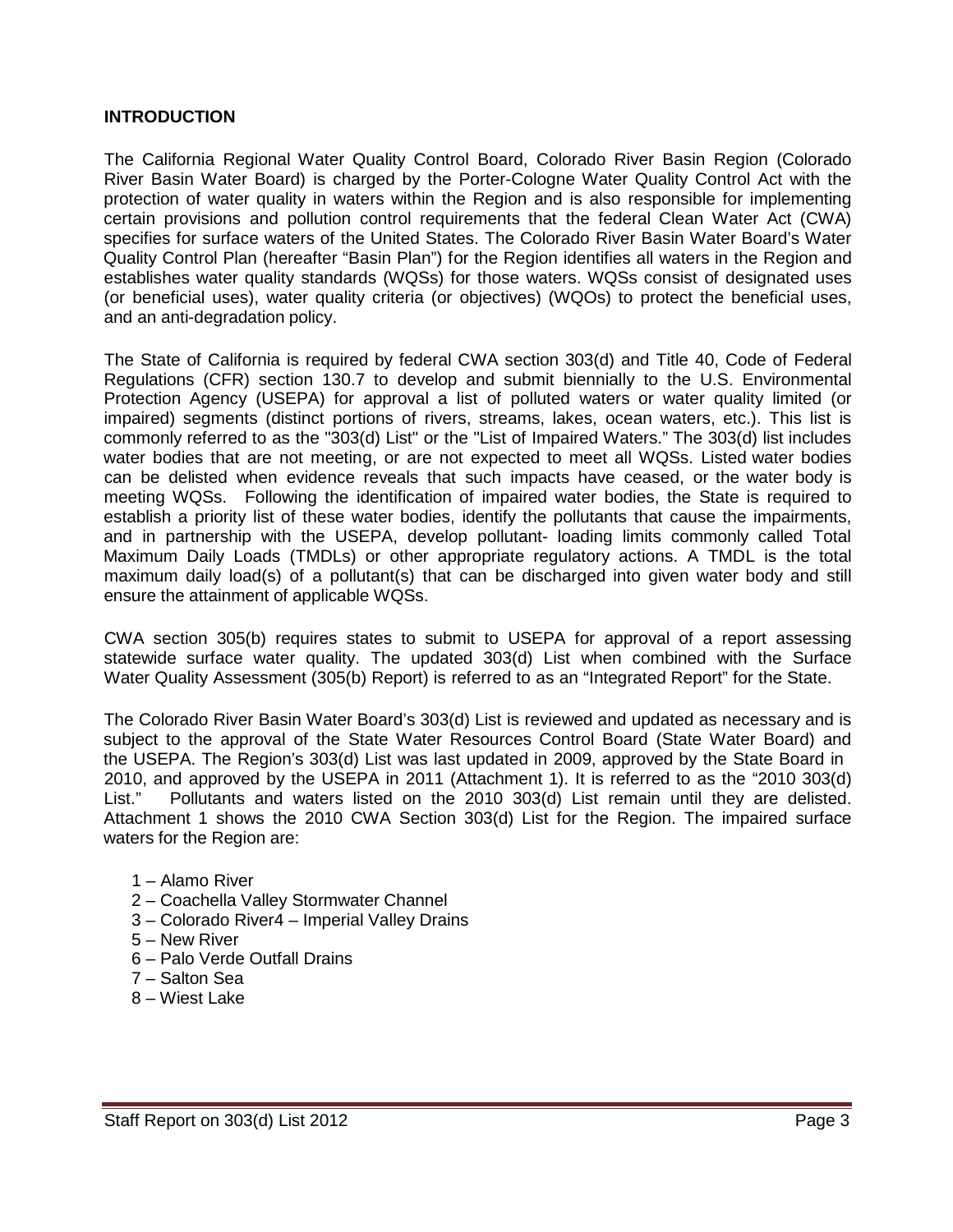The Colorado River Basin Water Board staff circulated a Notice of Public Solicitation of water quality data for the 2012 CWA Section 303(d) List with a deadline of June 30, 2010, which was later extended to August 30, 2010. Based on data and comments received from stakeholders and based on data collected and assessed by staff, staff is proposing that the Board update its 2010 CWA Section 303(d) List, and submit the updated List to the State Water Board for approval. The State Water Board, in turn, will compile each of the nine regional water board lists into a statewide list and consider it for adoption. Following the State Water Board's approval of the statewide 303(d) lists, the Integrated Report will be submitted to the USEPA for approval.

## **LISTING POLICY**

In developing the 303(d) List, Colorado River Basin Water Board staff considered federal regulations under the CWA (see, e.g., 40 CFR. Parts 25 and 130) and the State Water Board's Water Quality Control Policy for Developing California's CWA Section 303(d) List (hereafter "Listing Policy") adopted in 2004 (SWRCB, 2004). The Listing Policy is a standardized approach for developing California's section 303(d) list. The Listing Policy establishes requirements for data quality, data quantity, and administration of the listing process. The Policy provides standard rules for making listing or delisting decisions based upon different kinds of data and a standard statistical test identifying impairments in water. Decision rules for listing and delisting are provided for: chemical-specific WQSs; bacterial WQSs; health advisories; bioaccumulation of chemicals in aquatic life tissues; nuisances conditions such as trash, odor, and foam; nutrients; water and sediment toxicity; adverse biological response; degradation of aquatic life populations and communities; and water quality trends.

## **DATA SOLICITATION**

Federal regulations in 40 CFR section 130.7(b) (5) state that "Each State shall assemble and evaluate all existing and readily available water quality-related data and information" when developing the 303(d) list. Section 6.1.2.1 of the Listing Policy states: "Readily available data and information shall be solicited from any interested party, including but not limited to, private citizens, public agencies, state and federal governmental agencies, non-profit organizations, and businesses possessing data and information regarding the quality of the Region's waters." In January 2010, the State Water Board solicited the public to submit data and information regarding water quality conditions in surface waters of California to be considered in development of the 2012 California Integrated Report-List of Impaired Waters and Surface Water Quality Assessment [303(d)/305(b)] (Attachment 2). The deadline for submittal of the data was extended from June 30 to August 30, 2010. In response to the notice, two public agencies submitted data for the Region: International Boundary and Water, Commission, United States Section; and Riverside County Flood Control and Water Conservation District.

# **ASSESSMENT PROTOCOL**

The first step of the water quality assessment involved collecting all readily available data and gathering metadata to evaluate the quality of the data. Due to the relatively limited number of data sets identified through the solicitation process, much effort was focused on collecting and assessing readily available data from the list of sources identified in Section 6.1.1 of the Listing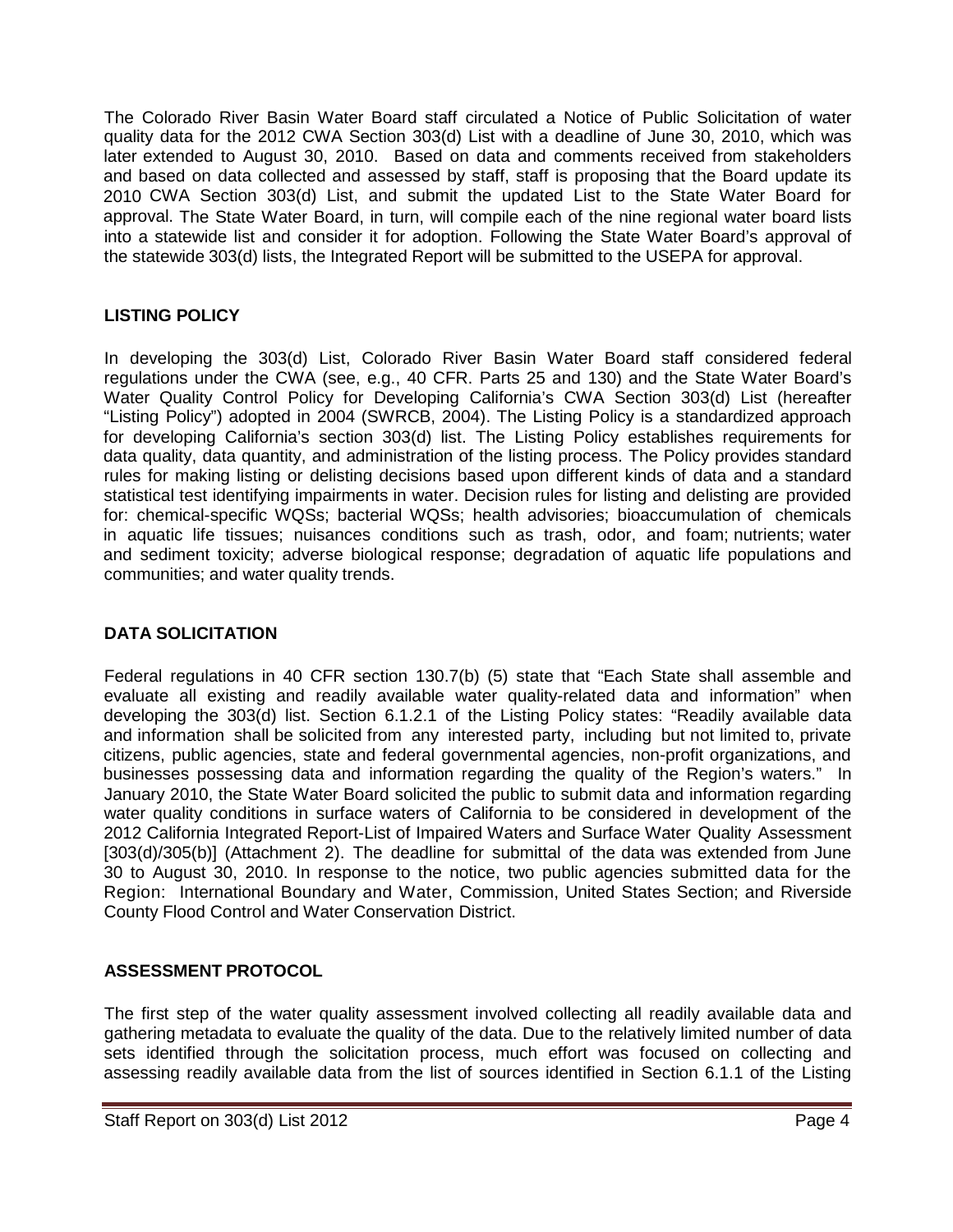Policy. The readily available data gathered for the assessment came from: Colorado River Basin Water Board water quality monitoring programs; State Water Board water, fish tissue and sediment quality monitoring programs; other State Agencies' monitoring programs; and Federal Agencies' water quality monitoring programs. Emphasis was placed on evaluating data collected through the State of California's Surface Water Ambient Monitoring Program (SWAMP), because it was determined to be relatively balanced water quality information, not necessarily focusing on impaired or unimpaired water bodies.

The second step of the water quality assessment involved comparing all the water quality data to the available water quality criteria and guidelines (Attachment 3), and noting the number of sample results that exceeded water quality criteria or evaluation guideline versus the total number of acceptable samples collected and analyzed. The screenings were completed in accordance with the Listing Policy, using applicable narrative and numeric WQSs expressed in the Basin Plan and established criteria expressed in the California and National Toxics Rules. When the standard was expressed as a numeric level or a limit of a water quality constituent, that value was applied when assessing the data. When the standard was expressed as a narrative or characteristic established for the reasonable protection of the beneficial uses of a water body, staff applied numeric guidelines and criteria developed by the USEPA and other government agencies, or findings published in peer-reviewed scientific literature, to evaluate the level of impairment or water quality condition. Although these evaluation guidelines and criteria met the requirements of Section 6.1.3 of the Listing Policy, the guidelines and criteria not explicitly expressed in the Basin Plan or applicable state-wide policies are not WQSs and should only be used for the purpose of developing the 303(d) List. Attachment 3 shows the criteria and objectives applied to the screening of water quality data. Note that not all of the criteria were applied because not all of the constituents were analyzed in samples.

The third step of the water quality assessment involved preparing lines of evidence. A line of evidence identifies: the specific water body segment/pollutant combination; beneficial use affected; applicable criteria, objective, or evaluation guideline when necessary to evaluate the data; a summary of the data used to assess water quality; information concerning the spatial and temporal representativeness of the data, and; information related to the quality of the data.

The fourth step of the water quality assessment involved making listing decisions. Listing or delisting decisions were made in accordance with the Listing Policy. For the purpose of developing the proposed revisions to the 303(d) List, the Listing Policy recommends a "weight of evidence" approach to evaluate whether the evidence is in favor of listing or delisting a water body segment/pollutant combination. The lines of evidence serve as supporting information when making a decision of whether to list or delist a water body segment/pollutant combination. Lines of evidence with similar water body segment/pollutant combinations are combined and incorporated into Fact Sheets. The Listing Policy specifies the frequency of exceedances of applicable WQOs that are necessary to make a determination that the water quality in the water body segment does or does not support a Beneficial Use.

### **PROPOSED CHANGES TO THE 303(d) LIST AND RATIONALES**

Staff has reviewed the water quality data submitted by stakeholders, and reviewed existing readily available water quality-related data according to the Listing Policy requirements. Based on the review, staff is proposing the Colorado River Basin Water Board update its 303(d) List so that the updated list includes new listings, delistings, and other modifications that are described in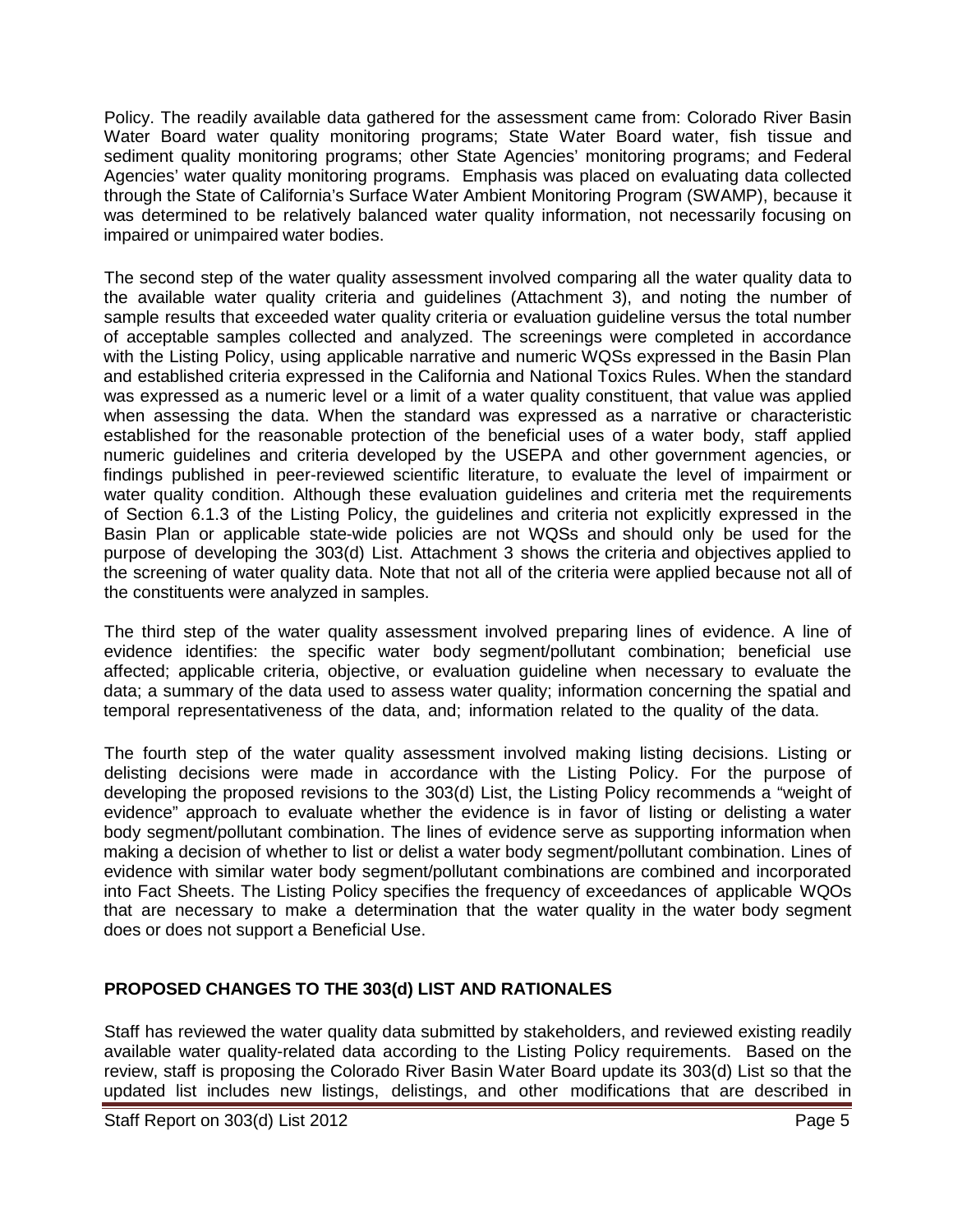Attachment 4. The propose changes and rationales are as follows:

## **Alamo River Proposed Updates**

- 1- Add Chloride, Malathion, and Toxicity as pollutants from unknown sources impairing the Alamo River. These pollutants should be added to the 303(d) List because the assessed data (Attachment 5) shows that the number of measured exceedances of applicable criteria or objectives meets the listing requirements in Table 3.1 of the Listing Policy.
- 2- Delist Endosulfan and Mercury as pollutants from unknown sources impairing Alamo River. Attachment 6 shows the data used to support these delisting proposals.
	- Endosulfan was listed in 2010 assessment cycle with four exceedances in fish tissue samples. These four exceedances were occurred from 1978 to 1988. Although four of 40 fish tissue samples exceeded the allowable frequency listed in Table 4.1 of the Listing Policy, the more recent water quality data, from 1989 - 2012, indicates that the water quality standard is attained. In addition, the uses of Endosulfan are phasing out, and the farmers in the Imperial County have stopped using Endosulfan for Alfalfa seed since 2011. According to the California Department of Pesticide Regulation (DPR) pesticide use reporting (PUR), there was no reported use of Endosulfan in Imperial County in 2011. Additionally, two USEPA approved TMDLs are in place in Imperial County to improve sediment management practices (MPs), which play important roles in reducing Organochlorine Compounds (OCs) including Endosulfan. Thus, the situation specific weight of evidence indicates that the water quality is attained, and as a result, this pollutant should be removed from the 303 (d) List.
	- Mercury was listed in 2010 assessment cycle due to water sample exceedances occurred from 1979 to 1991. On June 8, 1999, USEPA promulgated Method 1631, Revision B for use in determination of mercury at parts per trillion (ppt) levels in water. Method 1631 improved accuracy and precision at low levels, and allowed to determine mercury at 0.5 ng/l level. Since the application of the Method 1631 into analysis, mercury did not show any exceedances in this waterbody from 2002 to 2012. The concentration of mercury varied from 0.8 to 1.6 ng/l, while the applicable water quality objective from the California Toxics Rule (CTR) is 51 ng/l. Thus, the situation specific weight of evidence indicates that the water quality is attained, and as a result, this pollutant should be removed from the 303 (d) List.
- 3- Update the TMDL requirement status for the following pollutants, Chlordane, Chlorpyrifos, DDT, Diazinon, Dieldrin, PCBs, and Toxaphene, from "TMDL still required" (5A) to "Being Addressed by action other than a TMDL" (5C). Attachment 7 shows documents used to support these proposed updates.
	- The listings of the OCs OF Chlordane, DDT, Dieldrin, PCBs, and Toxaphene are being addressed through existing regulatory actions: Alamo River Sediment TMDL, and Imperial Valley Drains (IVDs) Sediment TMDL and Prohibition. These OCs are man- made chemicals, and do not have natural sources. Although these OCs were heavily used in past years, their usages were banned more than decades ago. Since these OCs are attached to sediments, sediment management practices required by the existing regulatory actions are expected to result in attainment of the applicable water quality standards by 2030.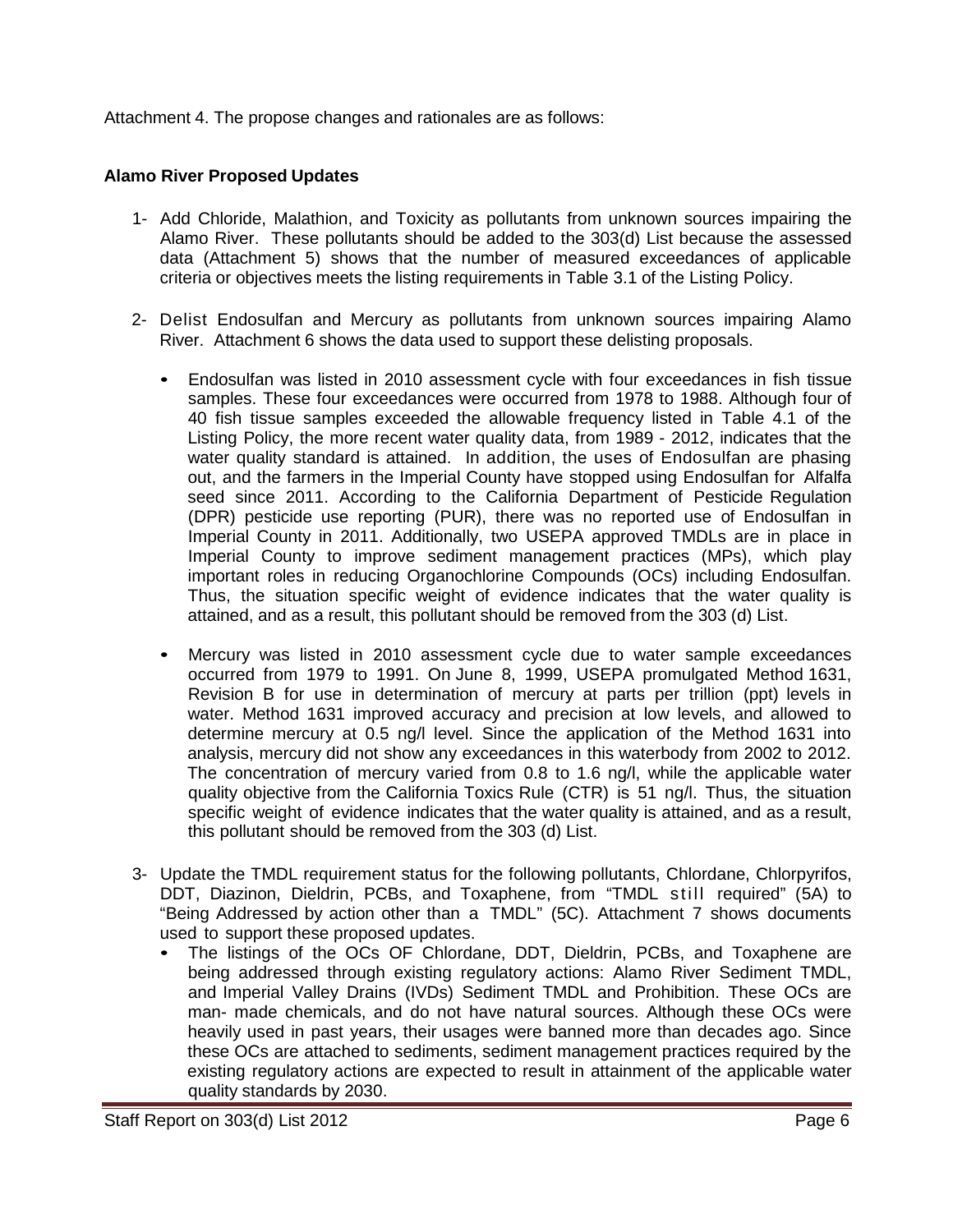The listings of Chlorpyrifos and Diazinon are being addressed through an existing Colorado River Basin Water Board regulatory action: Colorado River Basin Water Board Resolution R7-2013-0700. Resolution certifies that the revised Imperial County Farm Bureau TMDL Compliance Program (ICFB TMDL Program) is adequate to correct the impairments of Chlorpyrifos and Diazinon in the Alamo River. This ICFB TMDL Program requires farmers to prepare and submit water quality management plans with specific Management Practices (MPs) aimed at addressing the impairments. Implementation of the MPs is expected to result in attainment of applicable water quality standards by 2018.

### **Coachella Valley Storm Water Channel Proposed Updates**

- 1- Add Nitrogen-ammonia (as Total Ammonia) and Toxicity as pollutants from unknown sources impairing the Coachella Valley Stormwater Channel. These pollutants should be added to the 303(d) List because the assessed data (Attachment 5) show that the number of measured exceedances of applicable criteria or objectives meet the listing requirements in Table 3.1 of the Listing Policy.
- 2- Change the TMDL required status for Indicator Bacteria "TMDL still required" (5A) to "Being Addressed by USEPA approved TMDL" (5B). The Coachella Valley Stormwater Channel TMDL was adopted by the Colorado River Basin Water Board on June 17, 2010, approved by the State Board on July 19, 2011, approved by the Office of Administrative Law on February 2, 2012, and approved by USEPA on April 27, 2012. The approved TMDL is expected to result in full attainment of the standard within a specified time frame, and supports placement of this pollutant into the "Being addressed by a USEPA approved TMDL" according to Section 2.2 of the Listing Policy.

## **Colorado River Proposed Updates**

- 1- Add Toxicity as a pollutant from unknown sources impairing the Colorado River and Associated Lakes and Reservoirs in two segments: California-Nevada border to Lake Havasu, and Lake Havasu Dam to Imperial Dam. This pollutant should be added to the 303(d) List because the assessed data (Attachment 5) shows that the number of measured exceedances of applicable criteria or objectives meets the listing requirements in Table 3.1 of the Listing Policy.
- **2-** Delist Selenium as a pollutant from unknown sources impairing the Colorado River from the Imperial Reservoir to California-Mexico border segment. Attachment 6 shows the data used to support this delisting proposal. This pollutant was originally listed in a previous assessment cycle, prior to 2006, and the data was assessed using the screening value of 2 mg/kg. A new Office of Environmental health Hazard Assessment (OEHHA) guideline was published in 2008, which contains a fish contaminant goal for Selenium of 7.4 mg/kg. The data was reassessed using the newer evaluation guideline. This pollutant should be removed from the 303 (d) List (TMDL required list) because the reassessed data shows that the number of measured exceedances of applicable criteria of objectives meets the delisting requirements in Table 4.1 of the Listing Policy.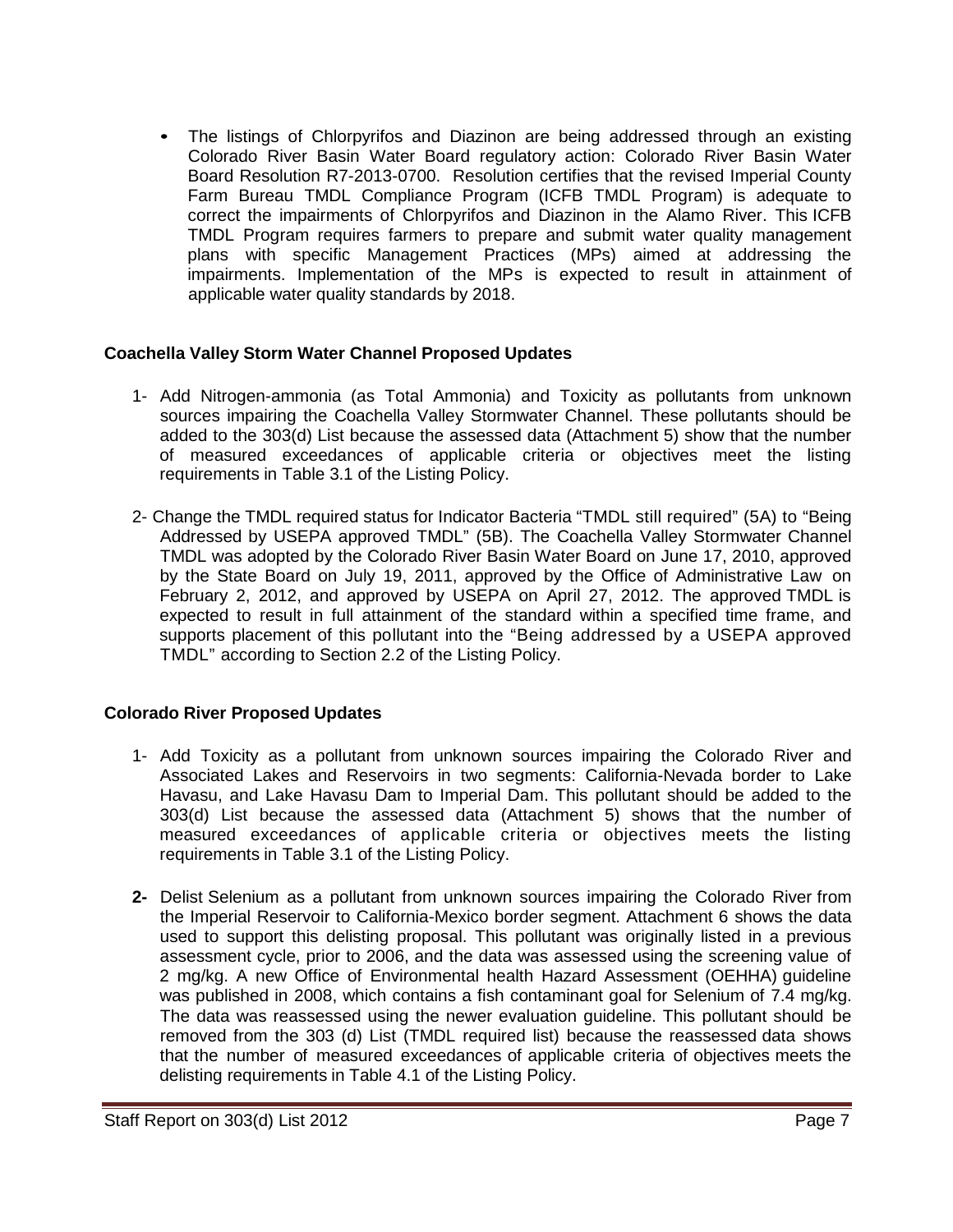### **Imperial Valley Drains (IVDs) Proposed Updates**

- 1. Delist Endosulfan as a pollutant from unknown sources impairing IVDs. Attachment 6 shows the data used to support this delisting proposal. Endosulfan was listed in 2006 assessment cycle with ten exceedances in fish tissue samples. These exceedances were occurred from 1985 to 1996. Although 10 of 44 fish tissue samples exceeded the allowable frequency listed in Table 4.1 of the Listing Policy, the recent water quality data, from 1999 to 2011, indicates that the water quality standard is attained. In addition, the uses of Endosulfan are phasing out, and the farmers in the Imperial County have stopped using the Endosulfan for Alfalfa seed since 2011. According to the CA Department of Pesticide Regulations (DPR) pesticide use reporting (PUR), there were no reported uses of Endosulfan in Imperial County in 2011. Additionally, one USEPA approved TMDL is in place in this waterbody to improve sediment management practices (MPs), which plays important roles in reducing OCs. Thus, the situation specific weight of evidence indicates that the water quality is attained, and as a result, this pollutant should be removed from the 303 (d) List.
- 2. Update the TMDL requirement status for the following pollutants, Chlordane, DDT, Dieldrin, PCBs, and Toxaphene, "TMDL still required" (5A) to "Being Addressed by action other than a TMDL" (5C). Attachment 7 shows documents used to support these proposed updates. These listings are being addressed through existing regulatory actions: Alamo River Sediment TMDL, IVDs Sediment TMDL and Prohibition, and New River Sediment TMDL. These OCs are man- made chemicals, and do not have natural sources. Although these OCs were heavily used in past years, their usages were banned more than decades ago. Since these OCs are attached to sediments, sediment management practices required by the existing regulatory actions are expected to result in attainment of the applicable water quality standards by 2030.

## **New River Proposed Updates**

- 1- Add Bifenthrin, Chloride, Cypermethrin, Naphthalene, Nitrogen-ammonia (as Total Ammonia) as pollutants from unknown sources impairing the New River. These pollutants should be added to the 303(d) List because the assessed data (Attachment 5) shows that the number of measured exceedances of applicable criteria or objectives meets the listing requirements in Table 3.1 of the Listing Policy.
- 2- Delist Copper and Zinc as pollutants from unknown sources impairing the New River. Attachment 6 shows the data used to support these delisting proposals.
	- Copper was originally listed by USEPA in 2006. In the final decision, USEPA stated that its applicable limit for copper was exceeded, on a 4-day average, "less frequently than once every three years." In data assessed in 2006, six of 113 samples exceeded water quality objective. Although these number of exceedances did not exceed the allowable frequency listed in Table 3.1 of the listing Policy, all exceedances occurred in 2001 and 2002 that were more frequent than once every three years. However, the current water quality data collected by the SWAMP shows that no exceedances for copper have been observed from 2002 to 2012. In addition, the assessed data shows that the number of measured exceedances of applicable criteria of objectives meets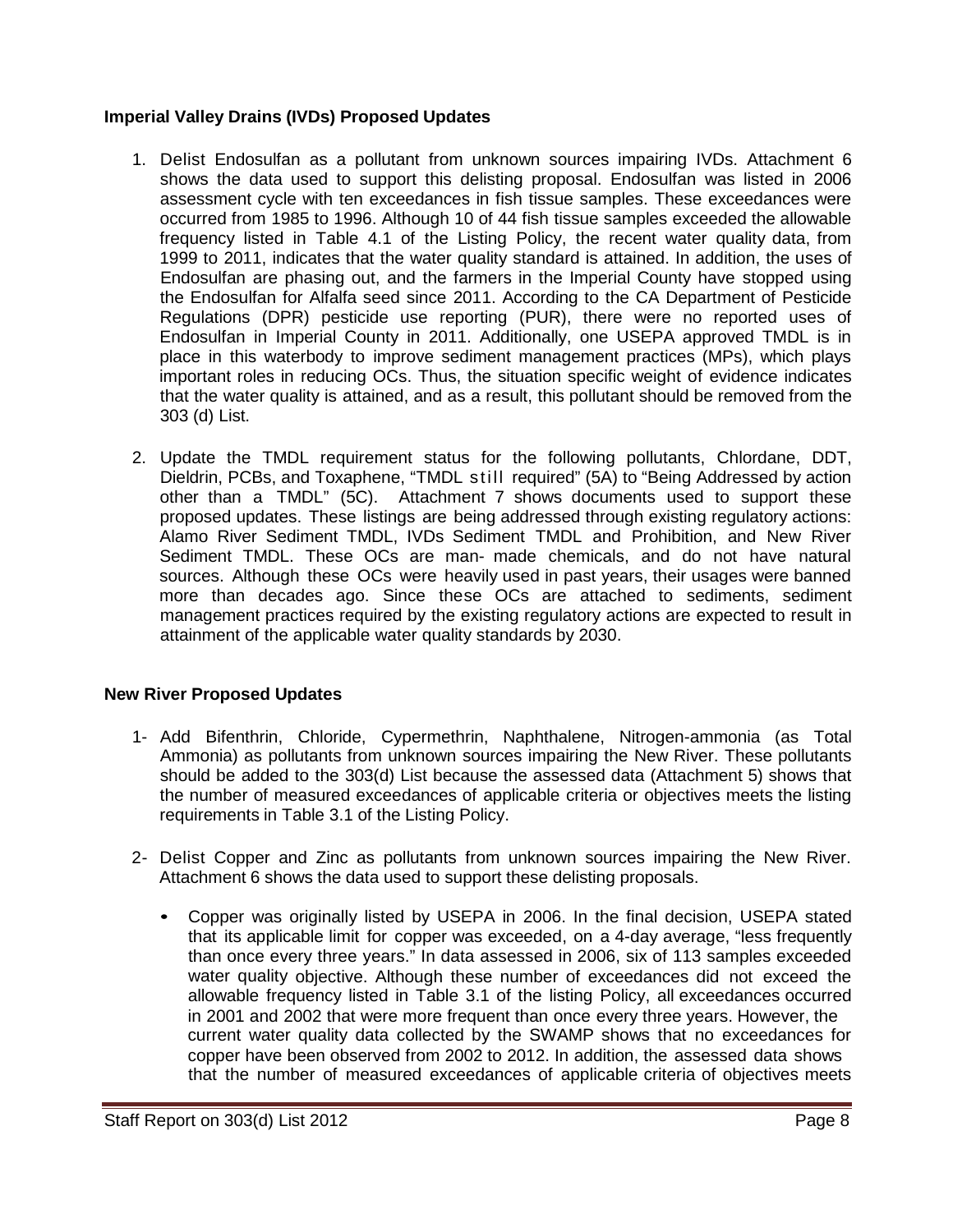the delisting requirements in Table 4.1 of the Listing Policy. Thus, copper should be removed from the 303(d) List.

- Zinc in sediment was listed in 2010 assessment cycle because two of 17 sediment samples exceeded sediment quality guideline, and sediment toxicity data also used as supporting evidence. However, more sediment data for zinc were collected over the years, and the assessed data for the zinc shows that the number of measured exceedances of applicable criteria or objectives meets the delisting requirements in Table 4.1 of the Listing Policy. Therefore, zinc should also be removed from the 303(d) List.
- 3- Update the TMDL requirement status for the following pollutants, Chlordane, Chlorpyrifos, DDT, Diazinon, Dieldrin, PCBs, and Toxaphene, "TMDL still required" (5A) to "Being Addressed by action other than a TMDL" (5C). Attachment 7 shows documents used to support these proposed updates.
	- The listings of the OCs of Chlordane, DDT, Dieldrin, PCBs, and Toxaphene are being addressed through existing regulatory actions: New River Sediment TMDL, and IVDs Sediment TMDL and Prohibition. These OCs are man-made chemicals, and do not have natural sources. Although these OCs were heavily used in past years, their usages were banned more than decades ago. Since these OCs are attached to sediments, sediment management practices required by the existing regulatory actions are expected to result in attainment of the applicable water quality standards by 2030.
	- The listings of Chlorpyrifos and Diazinon are being addressed through an existing Colorado River Basin Water Board regulatory action: Colorado River Basin Water Board Resolution R7-2013-0700. The Resolution certifies that the revised Imperial County Farm Bureau TMDL Compliance Program (ICFB TMDL Program) is adequate to correct the impairments of Chlorpyrifos and Diazinon in the New River.
- 4.- Change the TMDL requirement status for organic Enrichment/Low Dissolved Oxygen from "TMDL still required" (5A) to "Being Addressed by USEPA approved TMDL" (5B). The New River Dissolved Oxygen TMDL was adopted by the Colorado River Basin Water Board on May 20, 2010, approved by the State Board on December 6, 2011, approved by the Office of Administrative Law on March 21, 2012, and approved by USEPA on November 16, 2012. The approved TMDL is expected to result in full attainment of the standard within a specified time frame, and supports placement of this pollutant into the 5B according to Section 2.2 of the Listing Policy.

## **Palo Verde Outfall Drain and Lagoon Proposed Updates**

- 1- Add Chloride as a pollutant from unknown sources impairing the Palo Verde Outfall Drain and Lagoon. This pollutant should be added to the 303(d) List because the assessed data (Attachment 5) shows that the number of measured exceedances of applicable criteria or objectives meets the listing requirements in Table 3.1 of the Listing Policy.
- 2- Update the TMDL requirement status for DDT and Toxaphene from "TMDL still required" (5A) to "Being Addressed by action other than a TMDL" (5C). Attachment 7 shows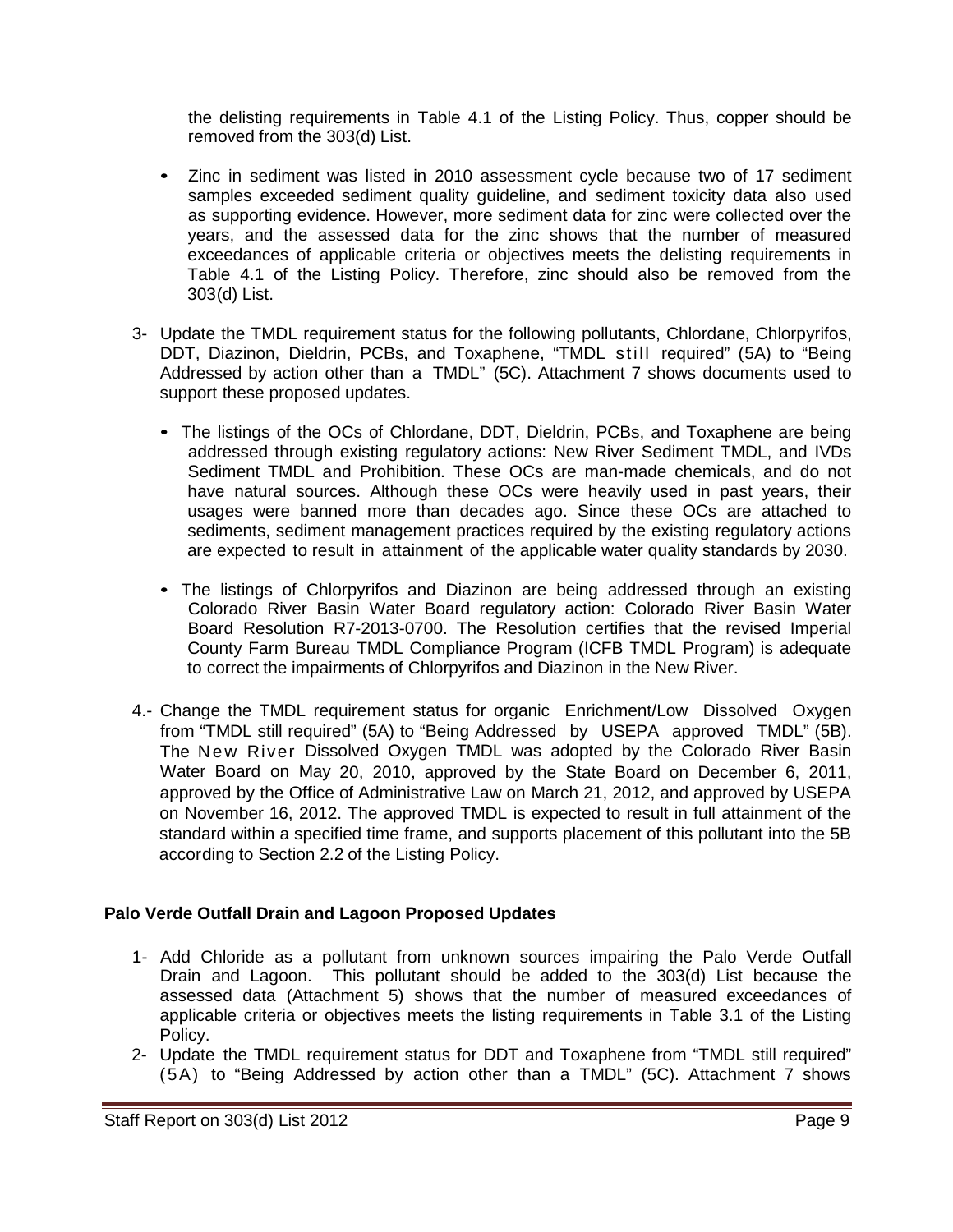documents used to support these proposed updates. These listings are being addressed through an existing regulatory action: Palo Verde Valley Agricultural Waiver (R7-2012- 0047). Although DDT and Toxaphene were heavily used in past years, their usages were banned over two decades ago. Since DDT and Toxaphene are attached to sediments, sediment management practices required by the existing regulatory action are expected to result in attainment of the applicable water quality standards by 2020.

### **Salton Sea Proposed Updates**

- 1- Add Chloride, Low Dissolved Oxygen, Nitrogen-ammonia (Total Ammonia), and Toxicity as pollutants from unknown sources impairing the Salton Sea. These pollutants should be added to the 303(d) List because the assessed data (Attachment 5) shows that the number of measured exceedances of applicable criteria or objectives meets the listing requirements in Tables 3.1 and 3.2 of the Listing Policy.
- 2- Delist Selenium as a pollutant from unknown sources impairing the Salton Sea. Attachment 6 shows the data used to support this delisting proposal. This pollutant was originally listed prior to 2006, but the impairment was not observed in all readily available data. More recently collected data also does not show any exceedances. This pollutant should be removed from the 303 (d) List (TMDL required list) because the assessed data shows that the number of measured exceedances of applicable criteria of objectives meets the delisting requirements in Table 4.1 of the Listing Policy.

### **Wiest Lake Proposed Updates**

1- Add PCBs (Polychlorinated biphenyls) and Dieldrin as pollutants from unknown sources impairing Wiest Lake. These pollutants should be added to the 303(d) List because the assessed data (Attachment 5) shows that the number of measured exceedances of applicable criteria or objectives meets the listing requirements in Table 3.1 of the Listing Policy.

### **Other Proposed Modifications**

1- Replace the category name of the pollutant "Pathogens" with "Fecal Indicator Bacteria" for clarity and consistency in the Coachella Valley Stormwater Channel, New River, and Palo Verde Outfall Drain. Due to the large amounts of resources to collect samples and high cost to test directly for the presence of a large variety of pathogens, water is usually only tested for coliforms and fecal streptococci. The most commonly tested fecal bacteria indicators are total coliform, *E. coli*, fecal streptococci, and enterococci. These are called Fecal Indicator Bacteria. The use of total coliform as a bacteria indicator is no longer recommended by the USEPA for the protection of recreational uses. The term "Pathogens" was used as a pollutant to list bacteria indicators during previous assessment cycles in the aforementioned three waterbodies. Therefore, the term "Fecal Indicator Bacteria" will be used to replace the term "Pathogens" for clarity and consistency with other California Water Boards and the USEPA's recommendations.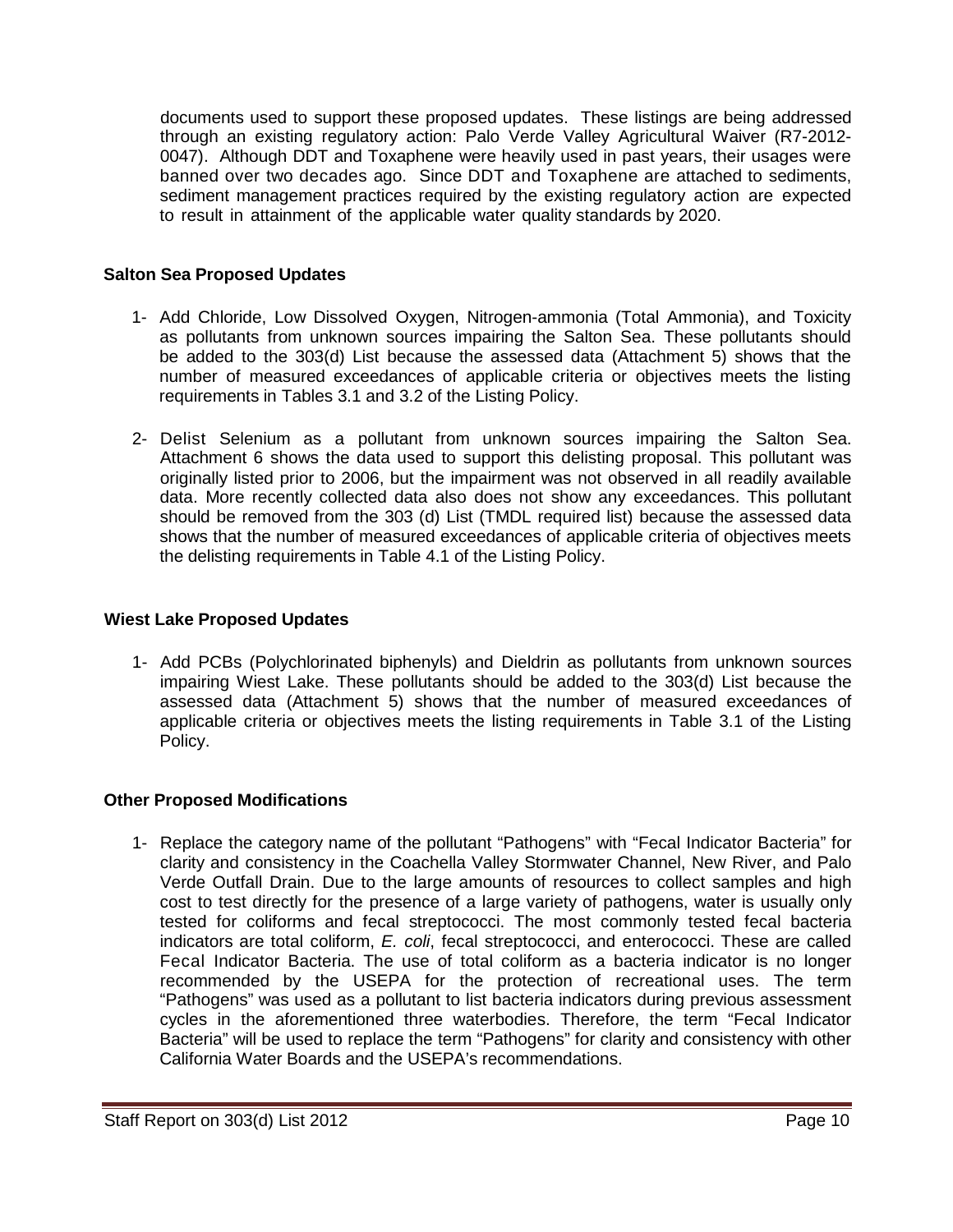2- Modify the time schedule for TMDL development. All water body-pollutant combinations on the 303(d) List are assigned with a proposed TMDL completion date. The maximum time that can elapse between 303(d) listing and TMDL completion is 13 years. Accordingly, all new listings are assigned a TMDL completion date of 2025. This does not suggest that all new listings have the same priority, but rather that the factors determining TMDL priorities have not yet been evaluated as part of this listing process. These factors will be considered through the continuing planning process and with input from the Colorado River Basin Water Board, stakeholders, and other interested persons.

## **INTEGRATED REPORT**

Following the Colorado River Basin Water Board's adoption of the resolution approving the Region's 2012 303(d) List, the approved 303(d) List will be sent to the State Water Board for its consideration of approval. The State Water Board will compile all nine regional water boards' 303(d) lists into a statewide list and consider it for adoption. Following the State Water Board's approval of the statewide 303(d) list, State Water Board staff will prepare a 303(d)/305(b) Integrated Report. The 303(d)/305(b) Integrated Report will be based on the information submitted in this report and similar information prepared by all the other regional water boards. The Integrated Report will then be submitted to the USEPA for its approval. All of the assessments completed for the preparation of the updated 303(d) List will be included in the Integrated Report, and will be used to determine which category to assign assessed water bodies.

The USEPA defines five non-overlapping categories for use in the integrated assessment (USEPA, 2005). These categories include:

- Category 1: All designated uses are supported, no use is threatened.
- Category 2: Available data and/or information indicate that some, but not all of the designated uses are supported.
- Category 3: There is insufficient available data and/or information to make a use support determination.
- Category 4: Available data and/or information indicate that at least one designated use is not being supported or is threatened, but a TMDL is not needed.
- Category 5: Available data and/or information indicate that at least one designated use is not being supported or is threatened, and a TMDL is needed. In Category 5, TMDL requirement status can be defined as follows: 5A= TMDL still required, 5B= being addressed by USEPA approved TMDL, 5C= being addressed by action other than a TMDL.

The 2012 Integrated Report adopted by the State Water Board will include the 303(d) listing changes approved by the Colorado River Basin Water Board. Categories 4 and 5 reflect those water bodies placed on the 303(d) List.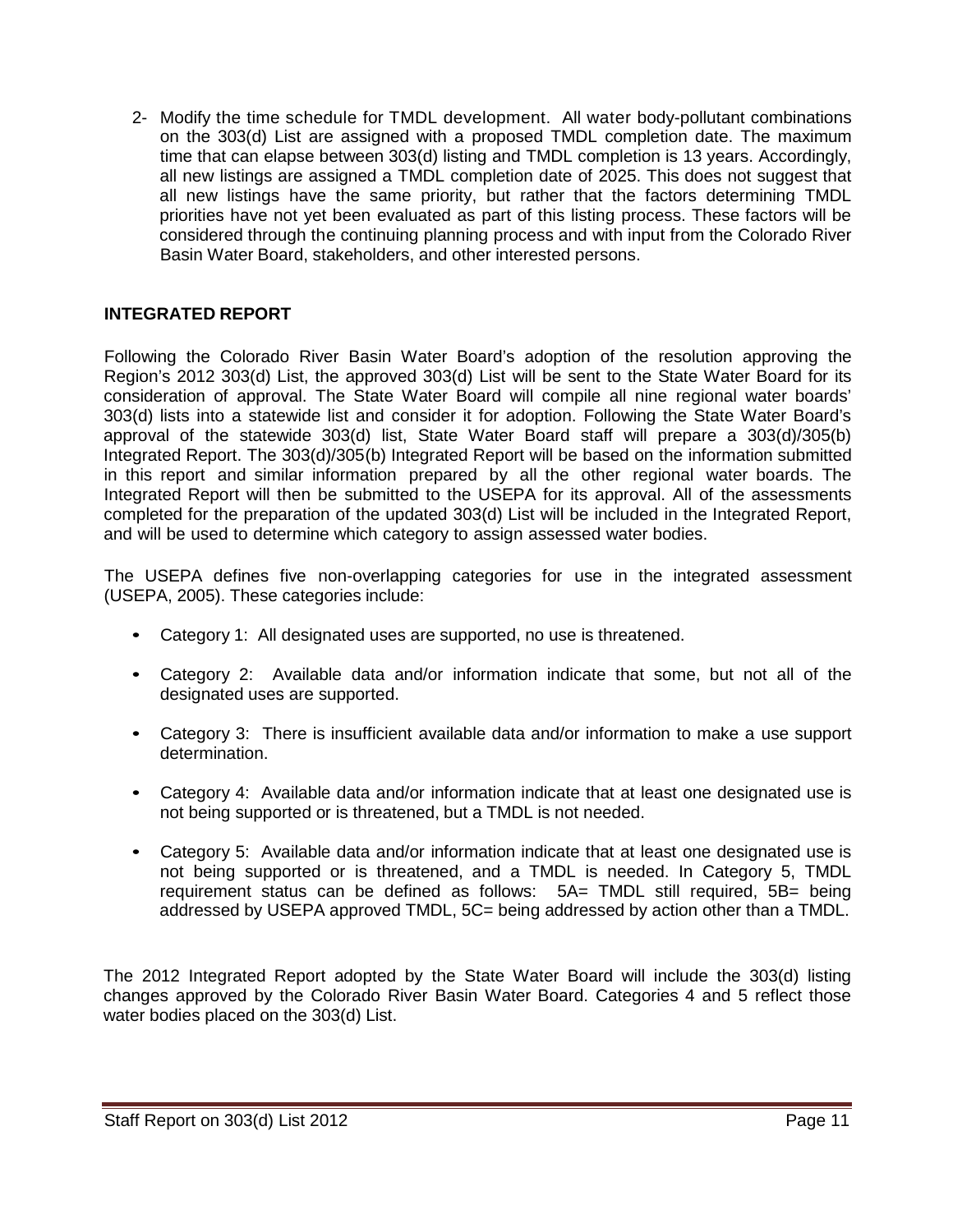### **ATTACHMENTS**

- 1- The 2010 303(d) List for the Colorado River Basin Region.
- 2- The January 19, 2010 Public Solicitation Letter and its additional notice to extend data submission deadline.
- 3- Tables of WQOs, Criteria, and Guidelines applied during the assessment of readily available data.
- 4- Proposed new listings, delistings, and modifications to the Colorado River Basin Region 2012 303(d) List.
- 5- Data Tables for New Listings.
- 6- Data Tables for Delistings.
- 7- Supporting documents for TMDL requirement status from TMDL still required to Being Addressed with action other than TMDL, to the Colorado River Basin Region 2012 303(d) List.
- 8- Fact Sheets in support of new listings, delistings, to the Colorado River Basin Region 2012 303(d) List.
- 9- All fact sheets which include links to the supporting data.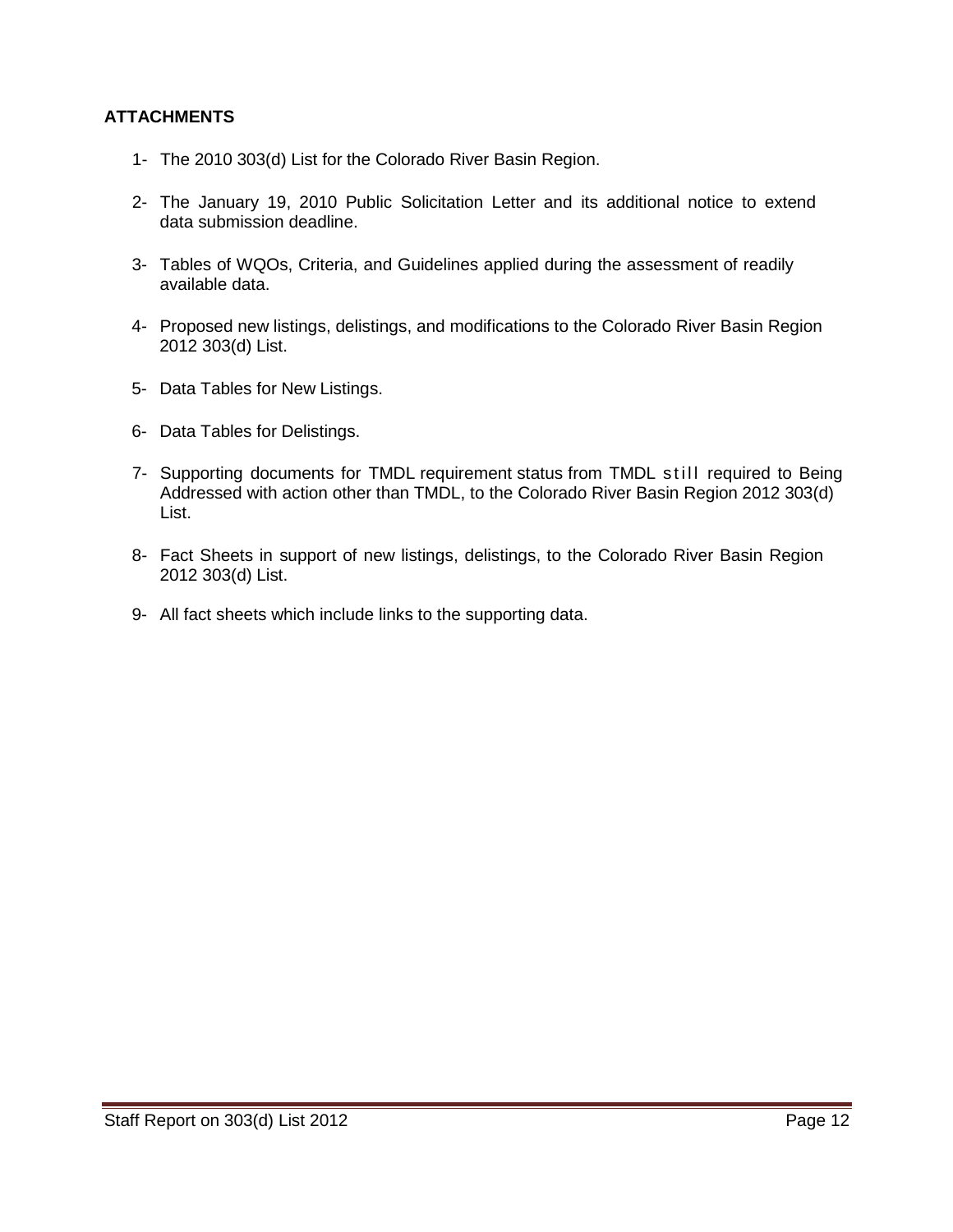### **REFERENCES**

Erin L. Amweg and Donald P. Weston, 2007. "Whole-sediment toxicity identification evaluation tools for pyrethroid insecticides: I. Piperonyl Butoxide Addition." Environmental Toxicology and Chemistry 26: 2389-2396.

Erin L. Amweg, Donald P. Weston, and Nicole M. Ureda, 2005."Use and Toxicity of Pyrethroid Pesticides in the Central Valley, CA, USA." Environmental Toxicology and Chemistry 24: 966-972

California Department of Fish and Game (CDFG), 1992. Hazard assessment of the insecticide methyl parathion to aquatic organisms in the Sacramento River System.

California Toxics Rules (CTR). USEPA. 2000. "Water Quality Standards; Establishment of Numeric Criteria for Priority Toxic Pollutants for the State of California."

Colorado River Basin Regional Water Quality Control Board (CRBRWQCB). 2006. Water Quality Control Plan (Basin Plan), Colorado River Basin-Region 7. Palm Desert, CA.

Ding, Y., Weston, D.P., You, J., Rothert, A.K., Lydy, M.J., 2011. "Toxicity of sediment associated pesticides to Chironomus dilutus and Hyalella azteca." Archives of Environmental Contamination and Toxicology 6: 83-92.

Tessa L. Fojut, Amanda J. Palumbo, and Ronald S. Tjeerdema. 2012. "Aquatic Life Water Quality Criteria Dervied via the UC Davis Method" II. Pyrethroid Insecticides." Environmental Contamination and Toxicology 216: 51-103.

Edward R. Long, Donald D. Macdonald, Sherri L. Smith, and Fred D. Calder. 1995. "Incidence of Adverse Biological Effects Within Ranges of Chemical Concentrations in Marie and Estuarine Sediments." Environmental Management 19:81-97.

Maul, J.D., A.A. Brennan, A.D. Harwood, and M.J. Lydy. 2008. "Effect of sediment-associated pyrethroides, fipronil, and metabolites on Chironomus tentans growth rate, body mass, condition index, immobilization, and survival. Environ. Toxicol. Chem. 27 (12): 2582-2590.

Donald D. Macdonald, R. Scott Carr, Fred D. Calder, Edward R. Long and Christopher G. Ingersoll. 1996. "Development and evaluation of sediment quality guidelines for Florida coastal waters." Ecotoxicology 5: 253-278.

D. D. Macdonald, C. G. Ingersoll, and T.A. Berger. 2000a. "Development and Evaluation of Consensus-Based Sediment Quality Guidelines for Freshwater Ecosystems." Archives of Environmental Contamination and Toxicology 39:20-31.

MacDonald DD, DiPinto LM, Fields J, Ingersoll CG, Long ER, and Swartz RC. 2000b. "Development and evaluation of consensus based sediment effect concentrations for polychlorinated biphenyls." Environmental Toxicology Chemistry 19: 1403-1413.

Maund SJ, Hamer MJ, Lane MCG, Farrelly E, Rapley JH, Goggin UM, Gentle WE. 2002. "Partitioning, bioavailability, and toxicity of the pyrethroid insecticide cypermethrin in sediments."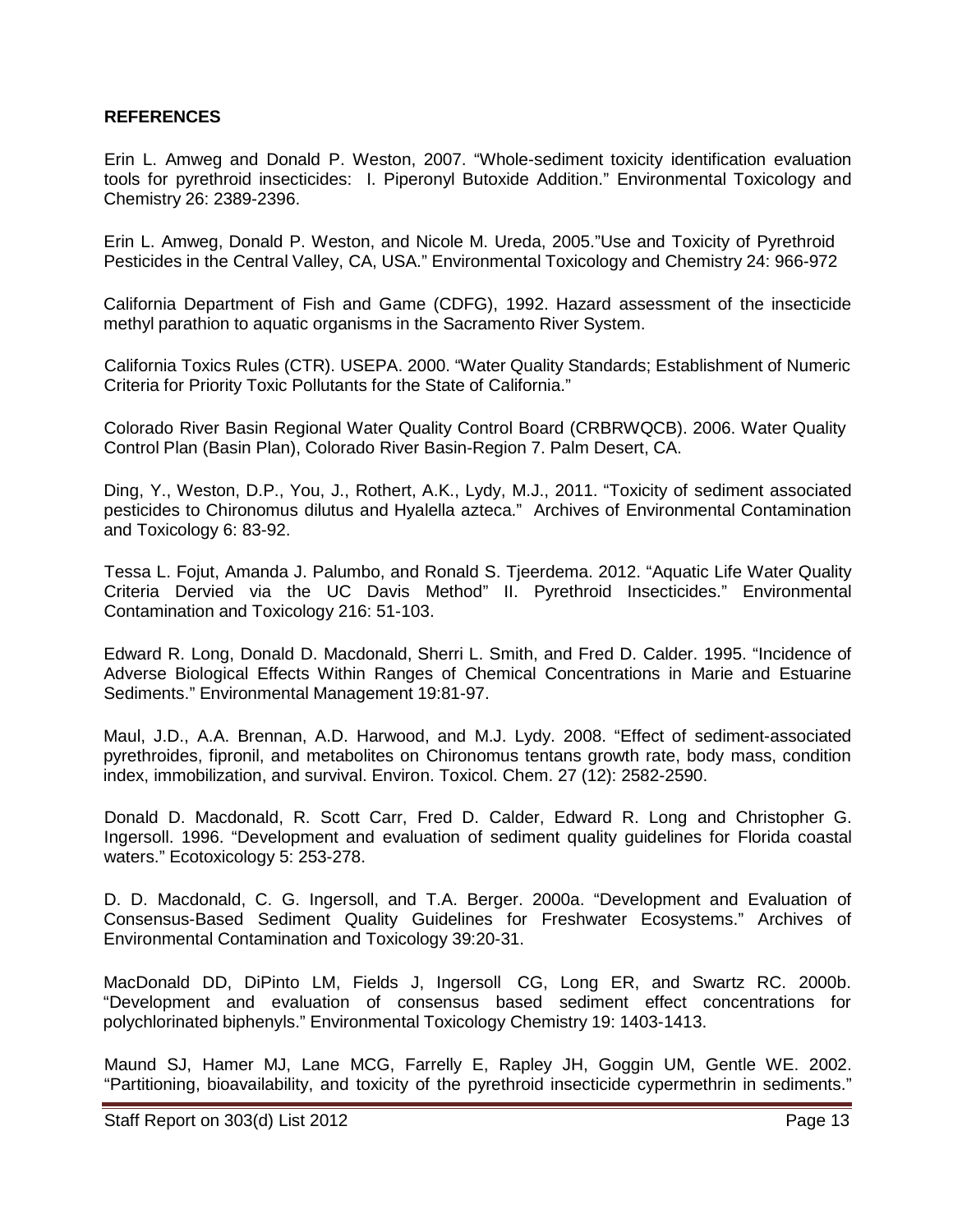Environmental Toxicology and Chemistry 21: 9-15

JD Maul, AA Brennan, AD Harwood, and MJ Lydy. 2008. "Effect of sediment-associated pyrethroids, fipronil, and metabolites on Chironomus tentans growth rate, body mass, condition index, immobilization, and survival." Environmental Toxicology and Chemistry 27: 2582-2590

National Academy of Sciences (NAS). 1972. "Water Quality Criteria 1972."

Office of Environmental Health Hazard Assessment (OEHHA). 1999. Prevalence of Selected Target Chemical Contaminants in Sport Fish from Two California Lakes: Public Health Designed Screening Study. June 1999, RK Brodberg and GA Pollack, Pesticide and Environ. Toxic. Sctn, Office of Environmental Health Hazard Assessment, Calif. EPA, Sacramento, Calif.

OEHHA. 2008. Development of Fish Contaminant Goals and Advisory Tissue Levels for Common Contaminants in California Sport Fish; Chlordane, DDTs, Dieldrin, Methylmercury, PCBs, Selenium, and Toxaphene. June 2008, S Klasing, RK Brodberg, Pesticide and Environ. Toxic. Sctn, Office of Environmental Health Hazard Assessment, Calif. EPA. Sacramento, Calif.

PTI Environmental Services. 1991. "Pollutants of concern in Puget Sound." EPA 910/9-91-003. U.S. Environmental Protection Agency, Seattle, WA.

Surface Water Ambient Monitoring Program (SWAMP). 2008. "Final Quality Assurance Program Plan for Screening Study of Bioaccumulation in California lakes and reservoirs."

Surface Water Ambient Monitoring Program (SWAMP). 2008. "Cruise report for the SWAMP bioaccumulation screening study in California lakes and reservoirs (FY 05-06)."

Surface Water Ambient Monitoring Program (SWAMP). 2009. "Contaminants in fish from California lakes and reservoirs: Technical report on year one of a two-year screening study."

Surface Water Ambient Monitoring Program (SWAMP). 2009. "Cruise report for the SWAMP bioaccumulation screening study in California lakes and reservoirs Year Two (FY 07-08)."

SWAMP. 2010. "Contaminants in fish from California lakes and reservoirs, 2007-2008: Summary report on a two-year screening survey."

State Water Resources Control Board (SWRCB). 2004. Water Quality Control Policy for Developing California's Section 303(d) List. Resolution No. 2004-0063. Sacramento, CA: State Water Resources Control Board. California Environmental Protection Agency.

SWRCB, 2005. Comprehensive Monitoring and Assessment Strategy to Protect and Restore California's Water Quality. October 2005. Surface Water Ambient Monitoring Program. Sacramento, CA: State Water Resources Control Board. California Environmental Protection Agency.

United States Environmental Protection Agency (USEPA). 2005. Guidance for 2006 assessment,